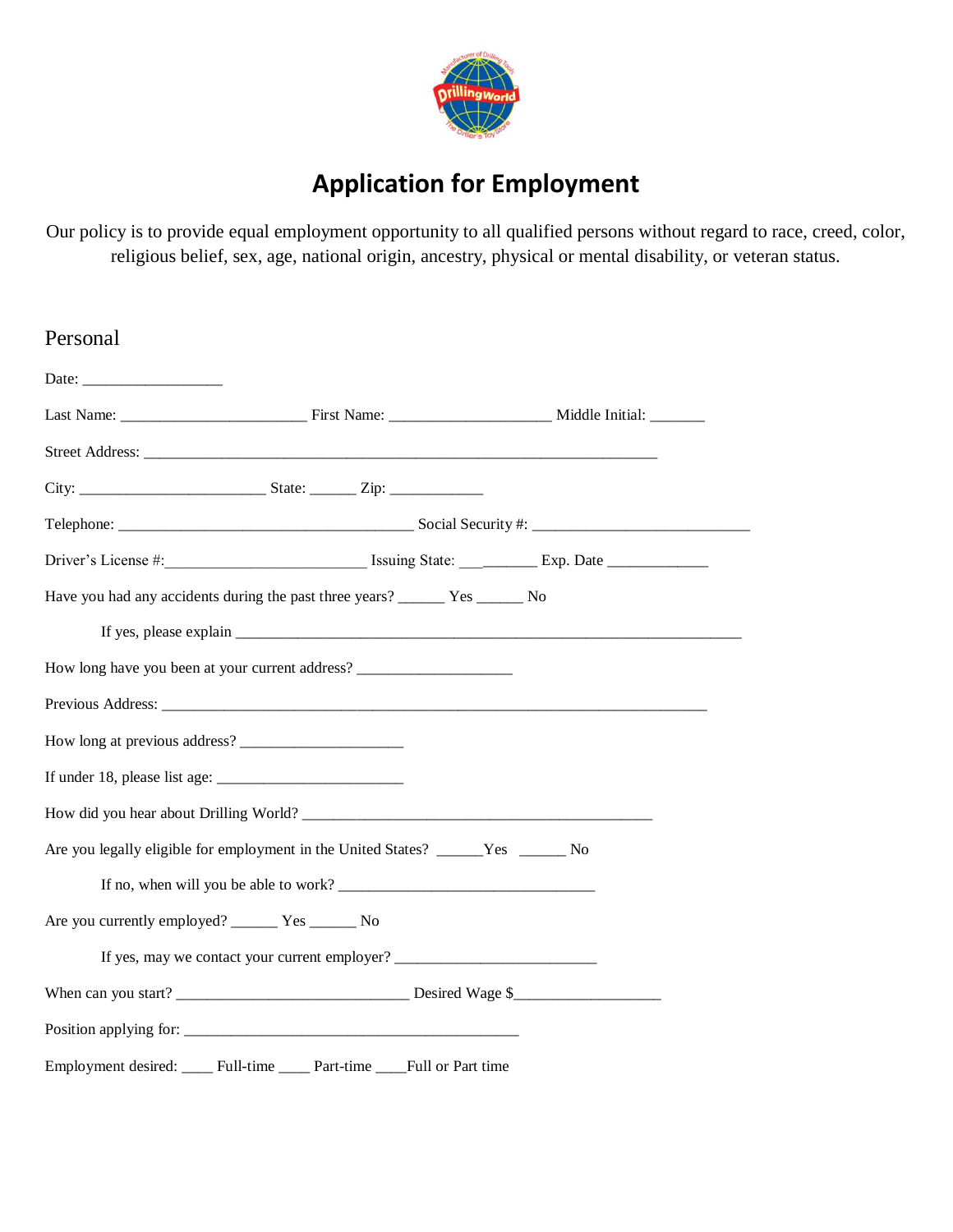| Have you ever been convicted of a crime? _________ Yes ________ No                                                                                                                                                                             |  |  |
|------------------------------------------------------------------------------------------------------------------------------------------------------------------------------------------------------------------------------------------------|--|--|
| If yes, please explain in full detail.                                                                                                                                                                                                         |  |  |
| <u> 1989 - Johann Stoff, deutscher Stoff, der Stoff, der Stoff, der Stoff, der Stoff, der Stoff, der Stoff, der S</u><br><u> 1989 - Johann Stoff, deutscher Stoff, der Stoff, der Stoff, der Stoff, der Stoff, der Stoff, der Stoff, der S</u> |  |  |
| <u> 1980 - Jan James James Barnett, fransk politik (d. 1980)</u>                                                                                                                                                                               |  |  |
| Education                                                                                                                                                                                                                                      |  |  |
| School Name and Location<br>Graduate<br>Year                                                                                                                                                                                                   |  |  |
|                                                                                                                                                                                                                                                |  |  |
|                                                                                                                                                                                                                                                |  |  |
|                                                                                                                                                                                                                                                |  |  |
|                                                                                                                                                                                                                                                |  |  |
|                                                                                                                                                                                                                                                |  |  |
| Military                                                                                                                                                                                                                                       |  |  |
| Have you ever served in the armed forces? ________ Yes _______ No                                                                                                                                                                              |  |  |
| Are you now a member of the National Guard? ______ Yes ______ No                                                                                                                                                                               |  |  |
|                                                                                                                                                                                                                                                |  |  |
|                                                                                                                                                                                                                                                |  |  |
| Employment History $\sim$ Start with most recent                                                                                                                                                                                               |  |  |
|                                                                                                                                                                                                                                                |  |  |
|                                                                                                                                                                                                                                                |  |  |
|                                                                                                                                                                                                                                                |  |  |
| May we contact? _______ Yes _______ No                                                                                                                                                                                                         |  |  |
|                                                                                                                                                                                                                                                |  |  |
|                                                                                                                                                                                                                                                |  |  |
|                                                                                                                                                                                                                                                |  |  |
| Please list your duties performed, skills used, advancements, or promotions at this company:                                                                                                                                                   |  |  |
| ,我们的人们就会在这里,我们的人们就会在这里,我们的人们就会在这里,我们的人们就会在这里,我们的人们就会在这里,我们的人们就会在这里,我们的人们就会在这里,我们                                                                                                                                                               |  |  |
|                                                                                                                                                                                                                                                |  |  |
|                                                                                                                                                                                                                                                |  |  |
|                                                                                                                                                                                                                                                |  |  |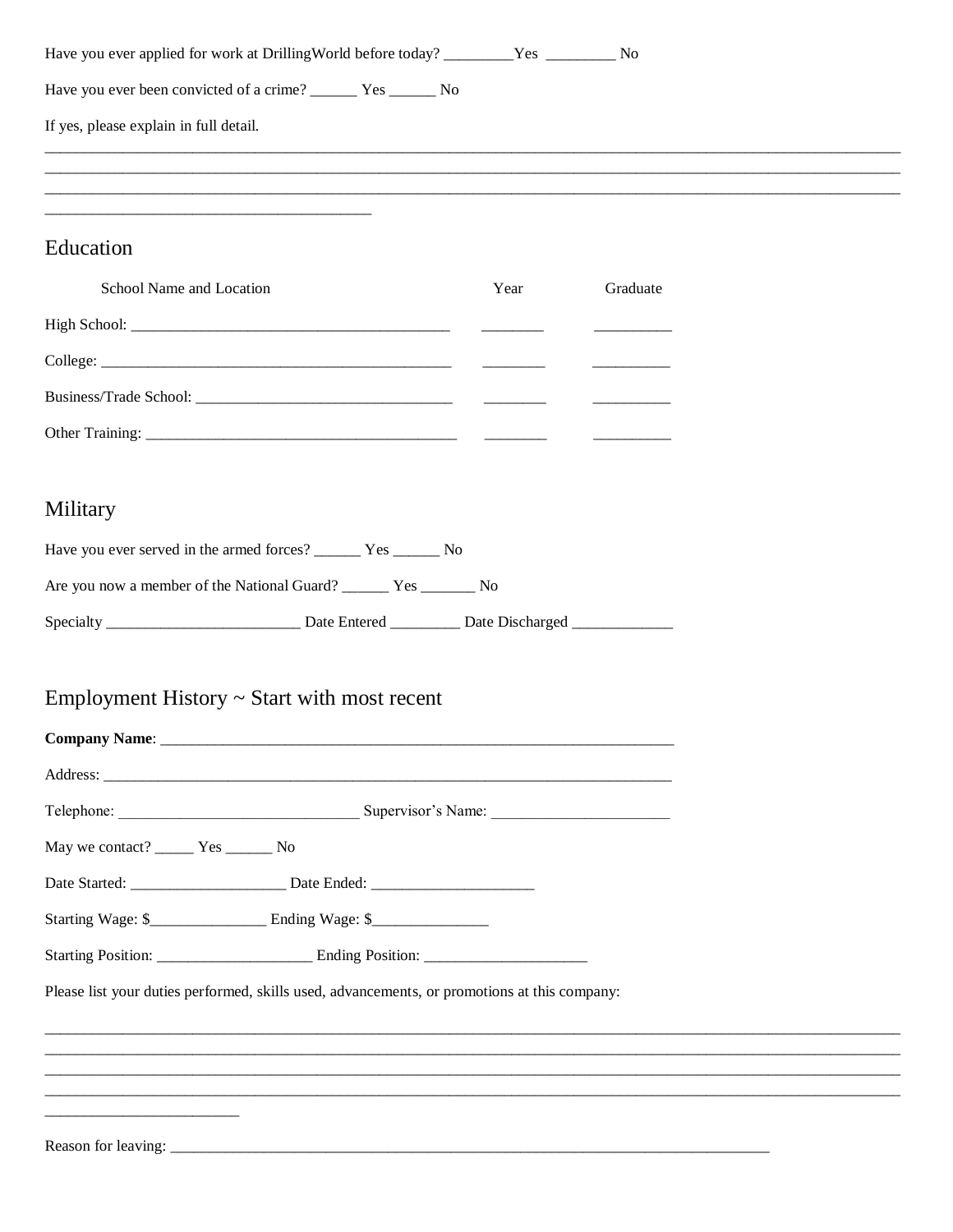| May we contact? _______ Yes _______ No                                                       |                                                                                              |  |  |
|----------------------------------------------------------------------------------------------|----------------------------------------------------------------------------------------------|--|--|
|                                                                                              |                                                                                              |  |  |
|                                                                                              | Starting Wage: \$__________________________ Ending Wage: \$_______________________           |  |  |
|                                                                                              |                                                                                              |  |  |
|                                                                                              | Please list your duties performed, skills used, advancements, or promotions at this company: |  |  |
|                                                                                              |                                                                                              |  |  |
|                                                                                              | ,我们的人们就会在这里,我们的人们都会在这里,我们的人们都会在这里,我们的人们都会在这里,我们的人们就会在这里,我们的人们就会在这里,我们的人们就会在这里,我们             |  |  |
|                                                                                              |                                                                                              |  |  |
|                                                                                              |                                                                                              |  |  |
|                                                                                              |                                                                                              |  |  |
|                                                                                              |                                                                                              |  |  |
|                                                                                              |                                                                                              |  |  |
|                                                                                              |                                                                                              |  |  |
|                                                                                              |                                                                                              |  |  |
| May we contact? ________ Yes _________ No                                                    |                                                                                              |  |  |
|                                                                                              |                                                                                              |  |  |
|                                                                                              |                                                                                              |  |  |
|                                                                                              |                                                                                              |  |  |
| Please list your duties performed, skills used, advancements, or promotions at this company: |                                                                                              |  |  |
|                                                                                              |                                                                                              |  |  |
|                                                                                              |                                                                                              |  |  |
|                                                                                              |                                                                                              |  |  |
|                                                                                              |                                                                                              |  |  |